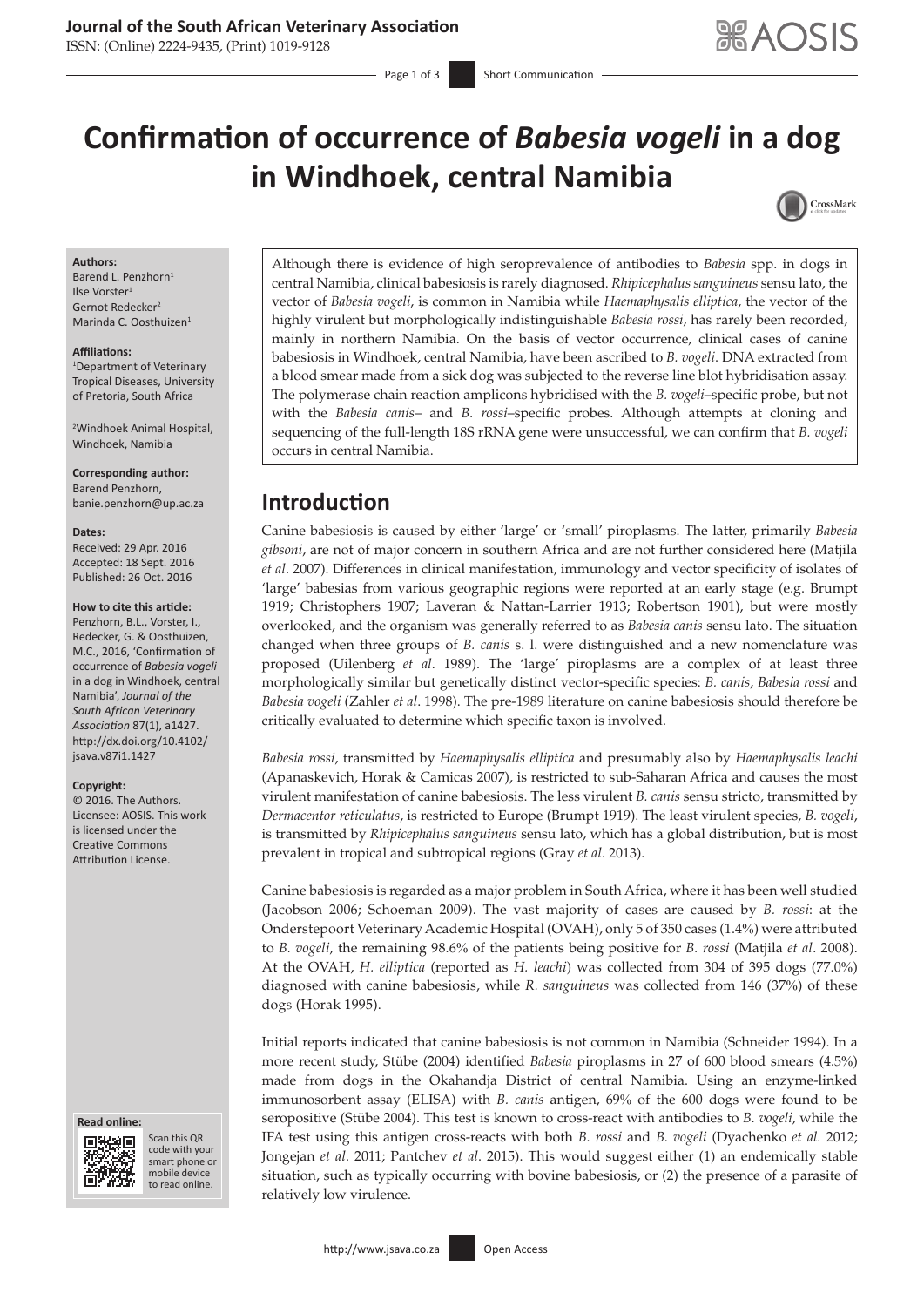Although we found no published reference to the occurrence of ticks on dogs in Windhoek, *R. sanguineus* s. l. was the most numerous tick species infesting dogs in Okahandja, Gobabis, Mariental and Rosh Pinah, Namibia (Matthee *et al*. 2010; Stübe 2004). All 796 ticks collected from dogs at Okahandja were *R. sanguineus* (Stübe 2004); 99.2% of the ticks collected at the other three localities were also of this species (Matthee *et al*. 2010). Among 899 ticks collected from dogs, Matthee *et al*. (2010) identified a single male of the genus *Haemaphysalis*; the species could not be determined. *Haemaphysalis elliptica* (reported as *H. leachi*), usually associated with more mesic conditions, has been reported from northern Namibia and once from Karasburg, southern Namibia (Walker 1991).

On the basis of the abundance of *R. sanguineus* s. l., Noden and Soni (2015) ascribed clinical canine babesiosis cases in Namibia to *B. vogeli*. We can confirm that *B. vogeli* occurs in Namibia.

In February 2015, a dog presented at Windhoek Animal Hospital showed typical clinical signs of babesiosis. A blood smear was made, and large babesias were seen (Figure 1). The dog received the usual treatment and made an uneventful recovery. A stained blood smear was sent to the Department of Veterinary Tropical Diseases (DVTD) for confirmation of the diagnosis.

At the DVTD, the dried blood was removed from the slide. DNA was extracted using the QIAamp® DNA Mini Kit (QIAGEN, Whitehead Scientific, South Africa) and subjected to the reverse line blot (RLB) hybridisation assay. A 460 bp – 520 bp fragment of the V4 variable region of the parasite 18S rRNA gene was amplified by polymerase chain reaction (PCR) using the *Theileria* and *Babesia* genus–specific primers RLB F2 [5'-GAC ACA GGG AGG TAG TGA CAA G-3'] and biotin-



**FIGURE 1:** A single *Babesia vogeli* trophozoite and two pairs of merozoites on a blood smear made at Windhoek Animal Hospital from a dog presented with clinical signs of babesiosis.

labelled RLB R2 [5'-Biotin-CTA AGA ATT TCA CCT CTA ACA GT-3'] (Nijhof *et al*. 2003*,* 2005). The PCR products were analysed using the RLB hybridisation assay, first described by Gubbels *et al.* (1999). The RLB membrane contained *Theileria* and *Babesia* genus– and species–specific probes, including *B. canis* (5'-TGC GTT GAC GGT TTG AC-3'), *B. rossi* (5'-CGG TTT GTT GCC TTT GTG-3') and *B. vogeli* (5'-AGC GTG TTC GAG TTT GCC-3') (Matjila *et al*. 2004).

On RLB, the PCR amplicons hybridised only with the *B. vogeli*–specific probe. Although attempts at cloning and sequencing of the full-length 18S rRNA gene were unsuccessful, we can confirm that *B. vogeli* occurs in central Namibia. This does not rule out possible occurrence of *B. rossi*, especially in the more mesic north-eastern parts of Namibia, including the Zambezi (previously Caprivi) region, where *H. elliptica* could occur since it is found in the adjoining Okavango region of Botswana (Walker 1991).

In sub-Saharan Africa, *B. vogeli* was first reported from clinically normal dogs in South Africa (Matjila *et al*. 2004). Its presence had probably been overlooked because of the preponderance of infections of the highly virulent *B. rossi* (Matjila *et al*. 2008). *Babesia vogeli* has also been reported from Sudan (Oyamada *et al*. 2005), Nigeria (Adamu *et al*. 2014; Kamani *et al.* 2013; Sasaki *et al*. 2007) and Cape Verde (Götsch *et al*. 2009). In Zimbabwe, *B. vogeli* has been reported from captive lions (*Panthera leo*), wild cats (*Felis lybica*) and servals (*Leptailurus serval*) and could presumably also occur in dogs (Kelly *et al*. 2014).

*Rhipicephalus sanguineus* s. l., the only known vector of *B. vogeli*, is now thought to be a species-complex comprising at least 17 sibling species, which may differ in vector capacity (Dantas-Torres *et al*. 2013; Dantas-Torres & Otranto 2015). Domestication of the dog benefitted this tick, which probably evolved as a parasite of burrowing carnivores in warm climates (Gray *et al.* 2013). Because of the worldwide spread of humans and dogs, this tick now has a global distribution. *Rhipicephalus sanguineus* s. l. is incriminated as vector of *Hepatozoon canis* and *Ehrlichia canis* in addition to *B. vogeli*. These pathogens could therefore be expected to occur throughout the geographic distribution of the vector (Gray *et al.* 2013). Indeed, 53.8% of 106 dogs from Windhoek, Namibia, were seropositive on a solid-phase dot ELISA based on a crude antigen of *E. canis* (Israeli strain) (Manyarara *et al*. 2015).

# **Acknowledgements**

We thank Mr Louis Taljaard for the photomicrograph and Prof. Georg von Sampson-Himmelstjerna of the Free University, Berlin, for furnishing a copy of Julia Stübe's Dr Med Vet dissertation.

### **Competing interests**

The authors declare that they have no financial or personal relationships that may have inappropriately influenced them in writing this article.